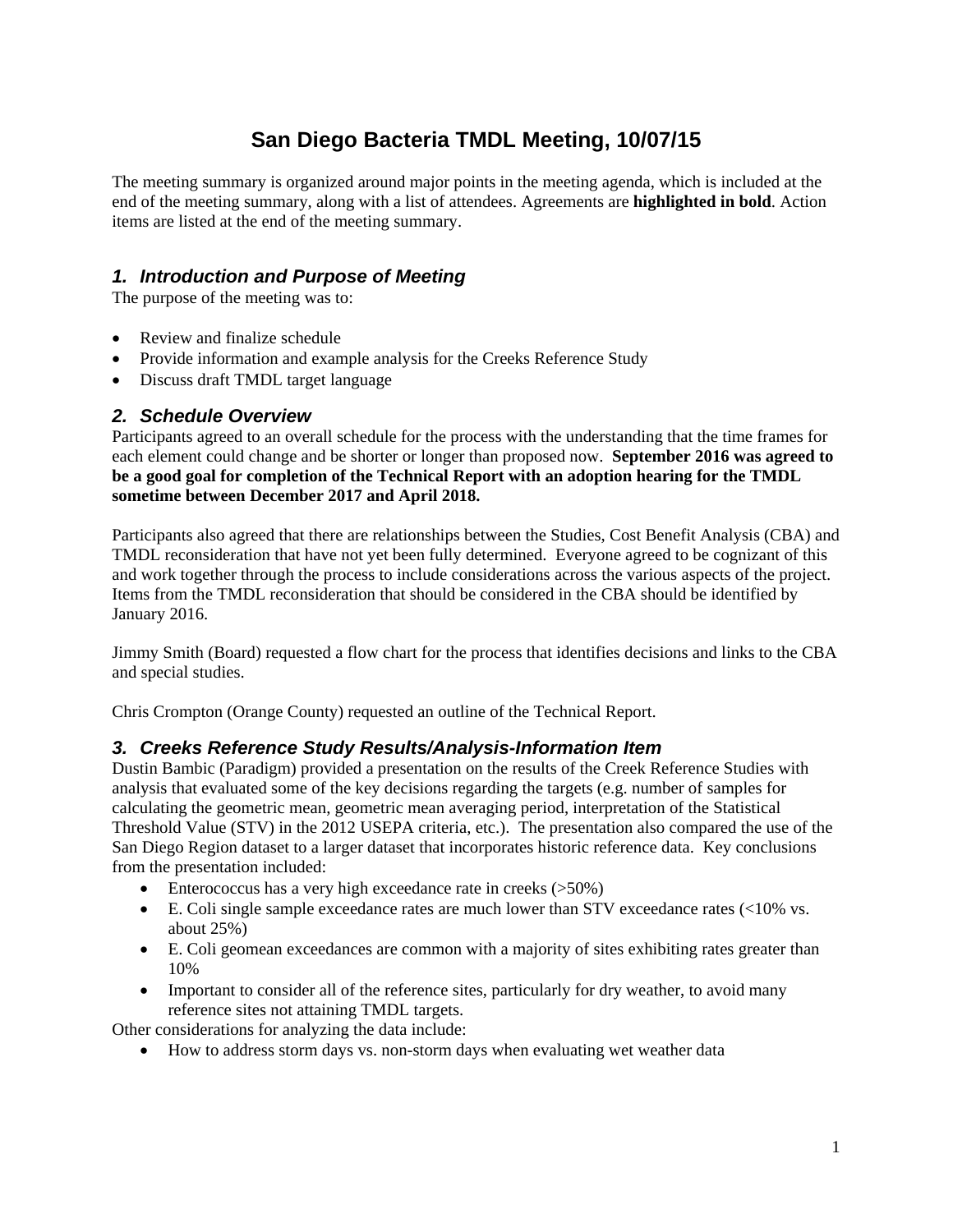There was general agreement that using the combined historic and San Diego Region dataset was likely appropriate, but there needed to be justification in the technical report that all of the sites used were appropriate to be used for the TMDL analysis.

Jeremy Haas (RWQCB) requested a discussion in the write-up explaining whether the reference reach approach is still appropriate in the context of the risk-based framework being discussed for the TMDL targets.

**Participants agreed that throughout the process, assumptions need to be documented and justified (both in deliverables and meeting minutes/decision records)**.

## *4. TMDL Targets-Discussion Item*

A handout was provided that included draft TMDL Target language for consideration with decisions highlighted.

The discussion focused on using narrative risk-based language with a "default" numeric interpretation for TMDL targets. **Participants agreed that using a risk-based framework is appropriate for the TMDL**. The details of the language and decisions on the "default" values are still being discussed.

The majority of the discussion focused on the use of the 32 vs. 36 illness rate in the risk-based language. RWQCB staff requested additional information on the basis for 32 and 36 as the recommended illness rates from USEPA, how these illness rates were applicable to the San Diego Region and would be influenced by site-specific studies and future information. Chris Crompton requested continued consideration of the use of 36 as the illness rate, noting that this is the basis for the current objectives and therefore it would not require a 13241 analysis to use this illness rate. RWQCB staff noted that the selected approach should be validated by the local studies.

This agenda item was not completed and will be carried over to the next meeting along with agenda items 5 and 7.

#### *5. Next steps*

Agreed on next steps include:

- Team will prepare background information on the basis for the 32 vs. 36 illness rates
- Team will add language to draft TMDL targets memo to explain the applicability of the reference reach analysis in the risk-based framework
- Team will prepare a draft decision flow chart
- Team will prepare a draft Technical Report outline target date is December 10 meeting

See the Workgroup Action Items Report for a complete list of all action items and their status.

#### *6. Next meeting date*

The next workgroup meeting will be October 29, 2015, from 9:30 AM – 1:00 PM, per the agreed meeting schedule.

#### *Attendees*

Regional Board: Jeremy Haas, Michelle Mata, Jimmy Smith San Diego City: Ruth Kolb San Diego County: Todd Snyder, Jo Ann Weber Orange County Public Works: Chris Crompton, Jian Peng Team: Dustin Bambic, Clint Boschen, Ashli Desai, Chris Minton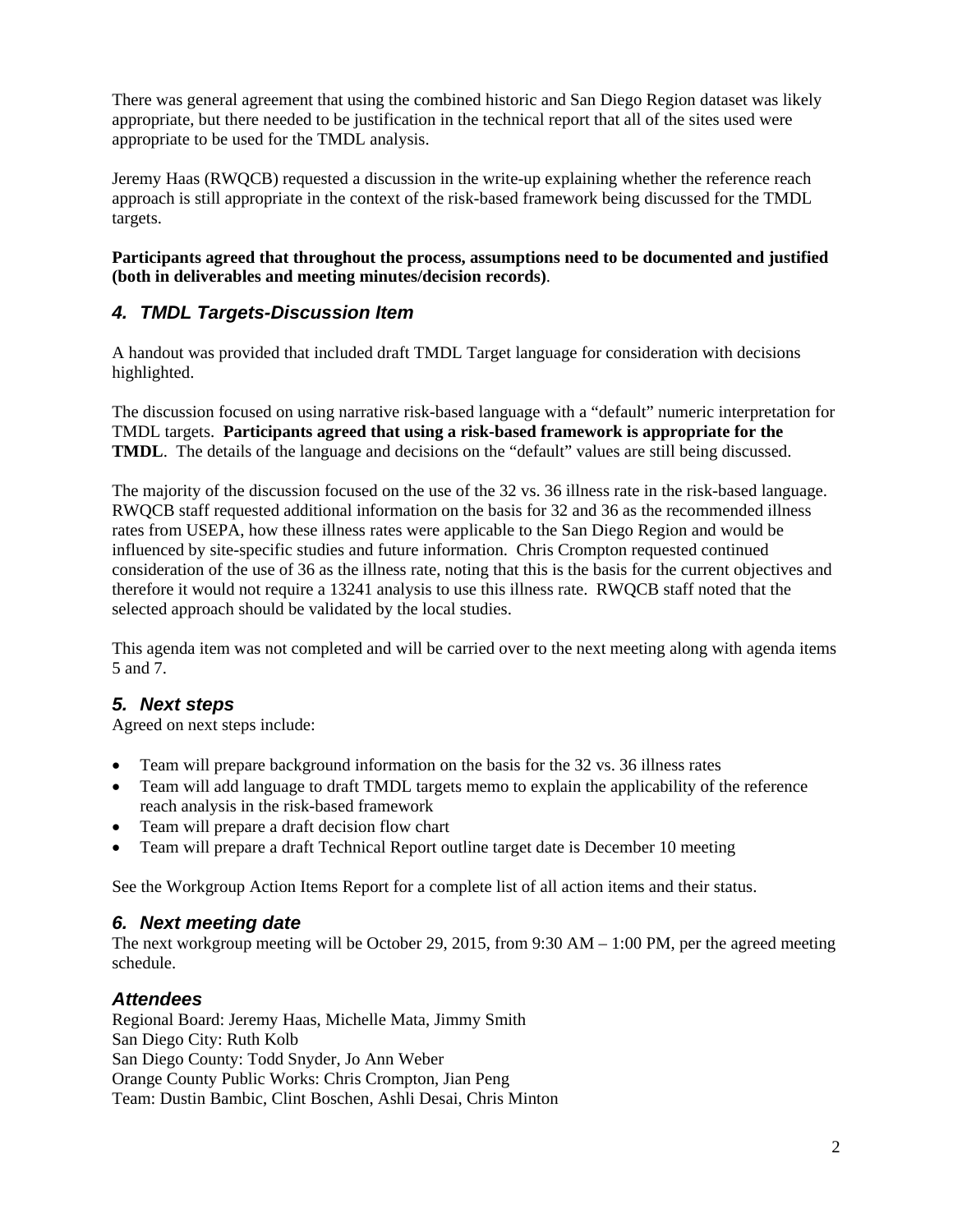#### **Agenda San Diego Bacteria TMDL Workgroup Meeting San Diego Regional Water Quality Control Board Meeting #7-October 7, 2015 1:00 pm to 3:45 pm**

- 1. Introductions and Purpose of Meeting (1:00-1:05 pm)
- 2. Schedule Overview and Process Overview (1:05‐1:35 pm)
	- a. Purpose: Review proposed draft schedule updated by small group and clarify expectations
	- b. Handout: Meeting schedules and tentative agendas and overall project schedule
	- c. Relevant studies: None
	- d. Decisions: None
- 3. Creeks Reference Study Results/Analysis-Information Item (1:35-1:55 pm)
	- a. Purpose: Discussion of results and identification of information that will support decisions on use of study
	- b. Handout: None
	- c. Relevant studies: Reference Study
	- d. Decisions: None
- 4. TMDL Targets-Discussion Item (1:55-3:15 pm)
	- a. Purpose: Discussion of key decisions items presented at 9/10/15 meeting
	- b. Handout: Draft risk-based language, presentation on requested analysis
	- c. Relevant studies: USEPA 2012 Criteria, Reference Reach Study
	- d. Decisions: May be outgrowth of discussion
- 5. Wet Weather Epi Study Update-Information Item (3:15-3:30 pm)
	- a. Purpose: Information item update on study results
	- b. Handout: None
	- c. Relevant studies: Wet Weather Epi Study
	- d. Decisions: None
- 6. Next Steps (3:30-3:45 pm)

#### Agenda Items if Time Allows

- 7. Tecolote QMRA Overview
	- a. Purpose: Information item update on study
	- b. Handout: None
	- c. Relevant studies: Tecolote QMRA
	- d. Decisions: None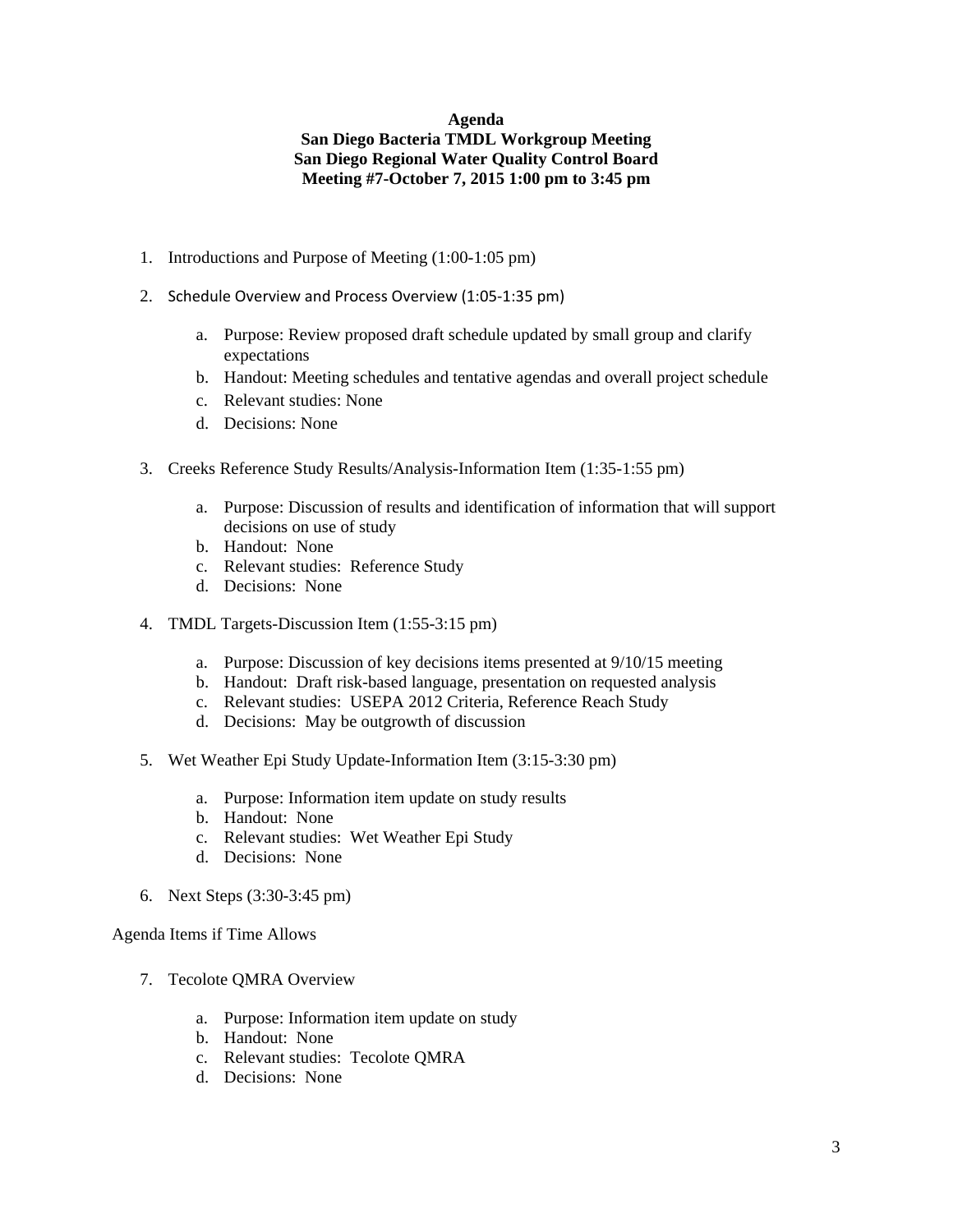# **San Diego Bacteria TMDL Workgroup Action Items Report**

Key to status colors:

- $\bullet$ Green indicates a completed deliverable
- Blue indicates greater than 30 days until the deliverable is due
- $\bullet$ Yellow indicates a deliverable is due within 30 days
- $\bullet$ Red indicates an overdue deliverable

| <b>Mtng Date</b> | <b>Deliverable</b>                                           | <b>Assigned To</b>     | <b>Due Date</b>     | <b>Status</b> | <b>Comments</b> |
|------------------|--------------------------------------------------------------|------------------------|---------------------|---------------|-----------------|
|                  |                                                              |                        |                     |               |                 |
| 08/27/15         | List of studies, completion dates, value added, implications | Consultant team        | 09/02/15            |               |                 |
|                  | for reopener                                                 |                        |                     |               |                 |
| 08/27/15         | Distribute draft cost sharing agreement                      | <b>Todd Snyder</b>     | 09/10/15            |               |                 |
| 08/27/15         | Review past MOUs to assess whether useful concepts or        | Drew Kleis, Ruth Kolb  | 09/10/15            |               |                 |
|                  | language can be borrowed for this MOU                        |                        |                     |               |                 |
| 08/27/15         | Discuss cost sharing agreement                               | Workgroup              | 09/10/15            |               |                 |
| 08/27/15         | Finalize MOU                                                 | Workgroup              | 09/10/15            |               |                 |
| 08/27/15         | Michelle Mata to meet with small group to review planned     | Michelle Mata, Clint   | 10/7/15 meeting     |               |                 |
|                  | overall approach and its relationship to schedule; develop   | Boschen, Chris Minton, | handout             |               |                 |
|                  | picture of how pieces fit in logical progression             | Ashli Desai, key       |                     |               |                 |
|                  |                                                              | permittees             |                     |               |                 |
| 09/0/15          | Evaluate implications of 32 vs. 36 illness rate using        | Chris Minton, Dustin   | 10/7/15 meeting     |               |                 |
|                  | available monitoring data from creeks and beaches            | Bambic                 | presentation        |               |                 |
| 09/10/15         | Frame a more formal description of how a risk-based          | Ruth Kolb              | 10/7/15 meeting     |               |                 |
|                  | framework could be used in the TMDL                          |                        | handout             |               |                 |
| 09/10/15         | Develop options for calculating geomeans that account for    | Chris Minton, Dustin   | 10/7/15 meeting     |               |                 |
|                  | varying intensities/frequencies of monitoring events         | Bambic                 | presentation        |               |                 |
| 09/10/15         | Expand the example table (single sample vs. STV) to          | Chris Minton, Dustin   | Undefined, but soon |               |                 |
|                  | include a column showing how the geomean compares to         | <b>Bambic</b>          |                     |               |                 |
|                  | the single sample and STV results                            |                        |                     |               |                 |
|                  |                                                              |                        |                     |               |                 |
| 09/10/15         | Prepare a set of scenarios showing a range of                | Chris Minton, Dustin   | 10/7/15 meeting     |               |                 |
|                  | comparisons across the options presented                     | <b>Bambic</b>          | presentation        |               |                 |
| 10/07/15         | Prepare background information on the basis for the 32       | Chris Minton, Dustin   | 10/29/15 meeting    |               |                 |
|                  | vs. 36 illness rates                                         | <b>Bambic</b>          |                     |               |                 |
|                  |                                                              |                        |                     |               |                 |
| 10/07/15         | Add language to draft TMDL targets memo to explain the       | Chris Minton, Dustin   | 10/29/15 meeting    |               |                 |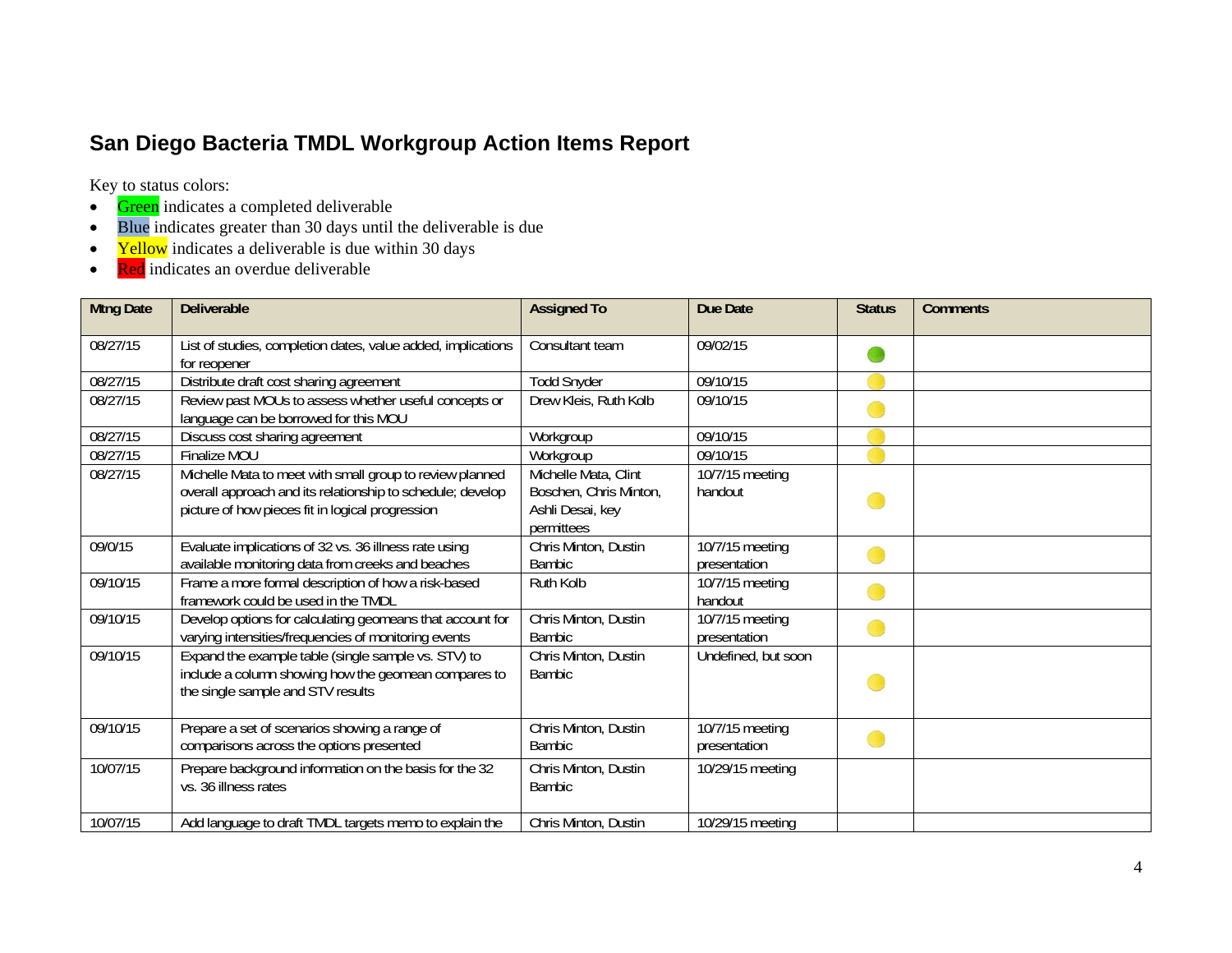|          | applicability of the reference reach analysis in the risk-<br>based framework | <b>Bambic</b>              |                  |  |
|----------|-------------------------------------------------------------------------------|----------------------------|------------------|--|
| 10/07/15 | Prepare a draft decision flow chart                                           | Ashli Desai, Clint Boschen | 10/29/15 meeting |  |
| 10/07/15 | Prepare a draft Technical Report outline                                      | Team                       | 12/10/15 meeting |  |